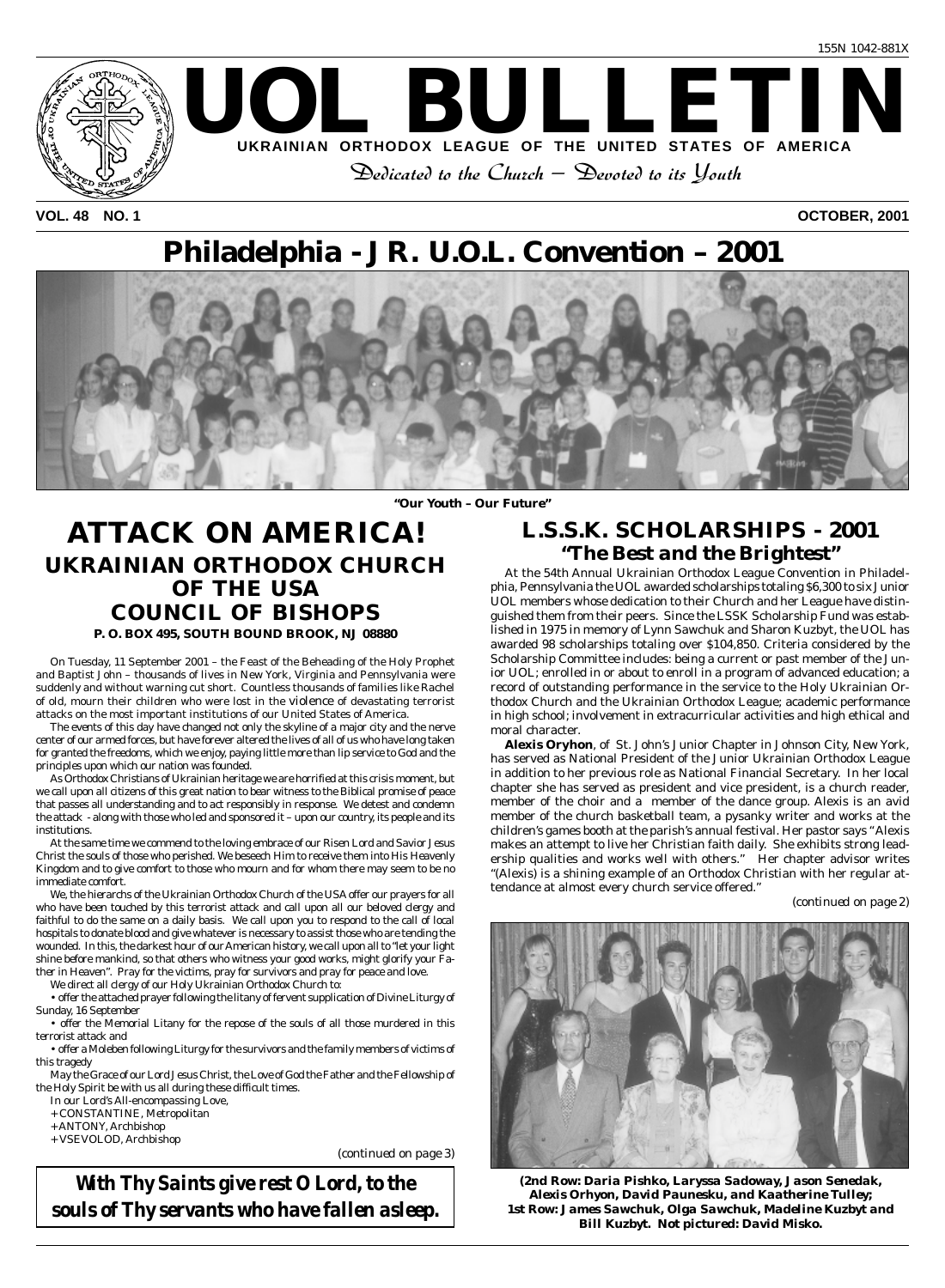Piscataway, NJ 08854-6057

UOL BULLETIN—The official publication of the Ukrainian Orthodox League of the United States of America. Circulated to all UOL members. Canada - \$20.00

*Daria A. Pishko John Meschisen Dr. Stephen Sivulich Father John Harvey* UOL Bulletin Editor 64 Coleman Avenue 140 Sutherland Road 206 Christopher Circle Spiritual Advisor Chatham, NJ 07928 N. Attleboro, MA 02760 Pittsburgh, PA I5205 377 Williams St.

Special Assistant - *Alice Sivulich,* 206 Christopher Circle, Pittsburgh, PA 15205 Sr. Staff Writer - *Elizabeth Mitchell,* 46 Lexington Court, Carnegie, PA 15106 Staff Writer - *Joshua Oryhon,* 17 Western, 3rd Floor, Albany, NY 12203 Distribution - Sts. Peter and Paul Chapters, Carnegie, PA

*UOL Bulletin*—Published seven times annually - September, October, November, January/February, March, April, and June.

**The absolute deadline for each monthly issue is the 5th of the prior month. Photos will not be returned unless accompanied by a self-addressed stamped envelope.**

Note to Contributors: **All articles submitted to the** *UOL Bulletin* **must be in 12 point Times New Roman (font), or typed and double spaced in 12 point type. Articles may be submitted via e-mail attachments.** The editor reserves the right to condense any material submitted. Material cannot be returned.

Advertising rates: Please inquire through editorial offices.

### *College Students!*

If you know a college student, individual who is away from home, person in the armed service, send his/her name and address to the UOL BULLETIN Editor. We'll add him/her to the mailing list.

# **UOL BULLETIN DEADLINE**

*The deadline for each edition is the 5th of the prior month: September, October, November, January/February, March, April, and June*

### **L.S.S.K. SCHOLARSHIPS - 2001**

*(continued from page 1)*

### *2001 L.S.S.K. Scholarship Recipients*

In high school, she was active in the student government serving as class president for four years, was Co-Editor of the Yearbook, Pep Club president, a high school cheerleader, a member of the choir and participant in school musicals. She was active in SADD, (Students Against Drunk driving) and served as a representative to the National Young Leaders Conference in Washington, DC.

Alexis will be attending SUNY (State University of New York) at Oswego. **David Paunesku** of Saints Peter and Paul Junior Chapter in Palos Park, Illinois served as National Recording/Corresponding Secretary of the Junior Ukrainian Orthodox League. On the local level, he is an active Junior UOL member, a member of the dance group and an alter server. His Spiritual Advisor writes, "David is a very dedicated young man, who is devoted to his Church in more ways than words can describe. . . .No matter what is asked of him, he is always ready and willing to lend a hand."

His high school activities included band, the National Honor Society, and the Spanish National Honor Society. He was a National Merit Finalist. His counselor writes "He is intellectually curious, demonstrating a love for learning that is seldom exhibited by young men his age. . . .His questioning mind, eagerness to tackle a challenge and willingness to help others are qualities that make him most deserving of the LSSK Scholarship."

David will be attending the University of Chicago.

**Laryssa Sadoway**, of St. Andrew's UOL Chapter in Boston, Massachusetts has served as President and Recording/Corresponding Secretary of the National Junior Ukrainian Orthodox League. In addition, she has previously served as - president and secretary of her local Junior Chapter. She has participated in the church choir, and served as a church reader and church school teacher. She is an active member of the Senior UOL at St. Andrew's and will serve as Junior Coordinator on the 55th Annual Convention Committee. Her Junior Advisor writes "(Laryssa's) faith and church are very important to her. Her enthusiasm for all things UOL related is contagious.'

Laryssa recently completed her sophomore year at the University of Massachusetts— Amherst and is pursuing a degree in Music majoring in Music Education and Vocal Performance. She performs with the University Chorale, Chamber Choir, Vocal Jazz Ensemble in addition to her solo performances. Last year, she held an internship at the Community Music School of Springfield, working with the Springfield Children's Choir of Springfield, Massachusetts. Laryssa's Scholastic Advisor writes, "Laryssa is a very intelligent and a superb student who is very active in our department and in the Springfield community, especially with the children's chorus."

*(continued on page 4)*

# **UOL PRESIDENT'S COLUMN** *Daria A. Pishko*



Dear Brothers and Sisters in Christ, Glory to Jesus Christ! Glory Forever!

The year is well underway, beginning with our first National Executive Board Meeting on September 8th hosted by the Ss. Peter and Paul UOL Chapter, Youngstown, Ohio. The Board confirmed the following committee/commission appoinments.

### **COMMISSION CHAIRS**

Christian Care Giving Melanie Nakonachny And Missions Education Jonathan Patronik and

Clergy Candidate V. Rev. John Nakonachny

Laryssa Sadoway Ways and Means **Helen** Greenleaf Youth Natalie M. Kapeluck

| <b>COMMITTEE CHAIRS</b>               |                             |  |  |  |
|---------------------------------------|-----------------------------|--|--|--|
| <b>Annual Fund Drive</b>              | Kathryn R. Bailly           |  |  |  |
| Awards                                | <b>Melanie Nakonachny</b>   |  |  |  |
| <b>Bulletin</b>                       | Dr. Stephen Sivulich        |  |  |  |
| Constitution                          | <b>Helen Greenleaf</b>      |  |  |  |
| Junior League                         | <b>Denise Spoganetz and</b> |  |  |  |
|                                       | Dr.Gayle E.Woloschak        |  |  |  |
| <b>LSSK Scholarship</b>               | Daria A. Pishko             |  |  |  |
| <b>Member and Chapter Development</b> | Daria A. Pishko and         |  |  |  |
|                                       | <b>Kathryn Bailly</b>       |  |  |  |
| <b>Public Relations</b>               | Jonathan Patronik           |  |  |  |
| <b>Strategic Planning</b>             | Helen Greenleaf             |  |  |  |
| <b>Tribute Fund</b>                   | Helen Greenleaf             |  |  |  |
| <b>UOL Room</b>                       | Laryssa Sadoway             |  |  |  |
| 55th Annual Convention                | Sandra Kondratiuk           |  |  |  |

The goals and objective for each committee and commission were set during the course of the meeting thus giving each Chair a clear chart to follow over the course of the year. The finalized goals and objectives will be published in the next UOL Bulletin.

I promised last month to update you on the Metropolitan Council Meeting that I attended in July. Items of interest include:

I am pleased to report that there has been much progress in the programs being directed by our Consistory over the last year as a result of the successful appointments of Natalie Kapeluck, as Director of the Office of Youth Ministry, Fr. Deacon Ihor Mahlay, as Director of the Office of Missions and Christian Care, V. Reverend William Diakiw, Vice President of the Consistory and Director of the Office of Publications, Fr. Deacon Joseph Kreta, Director of the Office of Religious Education, and Dr. Stephen Sivulich, Director of the Office of Development, and all of their numerous accomplishments. We know all of these officers very well, as they are current and in most cases life-long members of the UOL. All of these officers have spent the last year outreaching to the parishes to improve the communications between the parishes and the Consistory. The programs that they have spearheaded have been successful to date and we're looking for more progress in the future.

In addition to our progress here in the US, we're seeing many positive signs regarding the reunification of the church in Ukraine, largely due to the support and facilitation of our Hierarchs. We rejoice in this news and look forward to more positive developments.

Upcoming activities include a conference on Ukrainian Orthodoxy and the Environment that is the works under the direction of Father John Haluszczak and Father Robert Popichak —plus all of the workshops and activities planned for the upcoming Sobor.

Please be reminded—we have a monastery to be developed in Vineland, New Jersey, a new mausoleum that was built within the foundation of our St.Andrew's Memorial Church in South Bound Brook and completed last Spring, and a new Historical/Education Complex on the brink of initiation. There are plenty of areas that the UOL can serve as a great resource for all of these efforts. I hope that our members will first and foremost come to the Sobor to support the progress that has been initiated and that needs to be continued. Secondly, I hope our member chapters will seek an opportunity to support and assist our Consistory in these projects through donations, member attendance or by volunteering to host or help in many of the efforts necessary to make these projects a success. If any of these topics interests you, please contact me for further information.

Until next month . . .I remain. Yours in Christ's love, Daria A. Pishko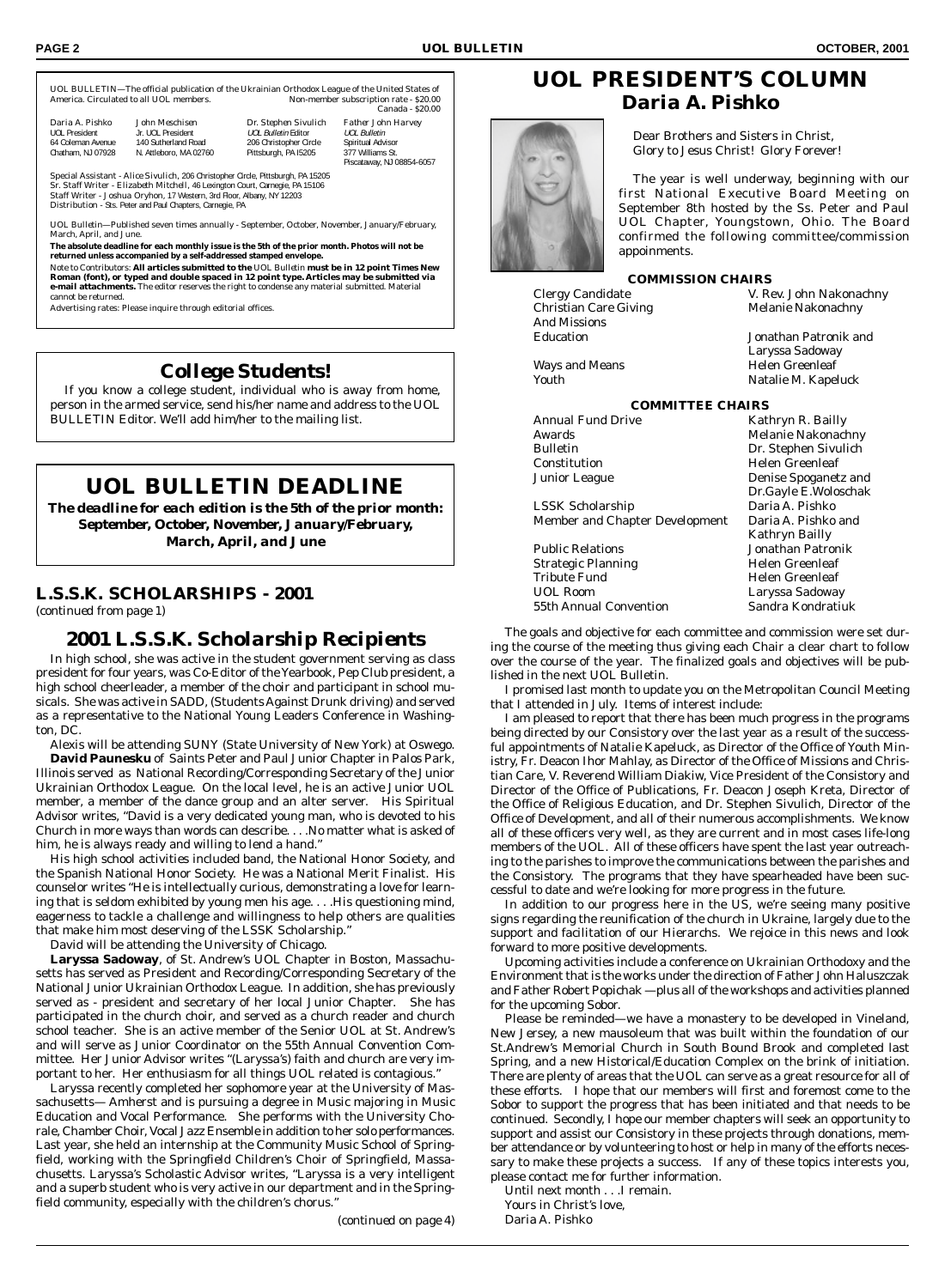# **JR. UOL PRESIDENT'S COLUMN** *John Meschisen*

Glory to Jesus Christ.

Greetings and Salutations!

I hope everyone is healthy and happy. September is usually the month that we JR's. Head back to school, however before we go back, the Jr. National Board held its first meeting in Palos Park, IL, on August 24-26.

We met early on Saturday morning for our official meeting. A few of the more major issues we discussed and/or did were: select area-chapters, pick our assignments, review the Jr. convention committee reports, discussed several prospective Jr. UOL chapters, and prepared for the Sobor.

Also, our dynamic duo of Corresponding Secretary,

Anya Priester, and Recording Secretary, Megan Beck, prepared a mailing for ELECTION REPORT FORMS. The forms should be completed and sent to Anya by October 15th. On another front, our Financial Secretary, Natalie Beck, will team-up with Palos Park's own Matt Most to create a new and exclusively only Jr. UOL webpage. This should be up and running before the New Year.

The rest of the weekend was spent shopping, playing beach football, watching low budget films and attending Divine Liturgy at Sts. Peter and Paul parish, Palos Park. Liturgy was followed by a scrumptious "Pancake Flip".

On behalf of the entire Jr. National Board, I would like to thank Sts. Peter and Paul parish for an unforgettable weekend, which I know I will not forget. Until next month,

I will continue to remain, Through Christ,

Most Affectionately Yours,

John D. Meschisen

# **ATTACK ON AMERICA!** *A Prayer...*

*(continued from page 1)*

### *UKRAINIAN ORTHODOX CHURCH OF USA*

The Church offers this prayer for the victims of the tragedy of September 11, 2001, as well as for our nation.

O Lord Through the prayers of our Holy Fathers, Jesus Christ our God, have mercy upon us.

Lord God, Lover of Mankind, bless our God-protected nation, the United States of America, and forgive those who hate and wrong us. Do good to those who do good and grant our brothers, sisters and all our people safety, health, salvation and eternal life. Visit the sick and heal them. Guide those in our armed forces; in our fire, police and rescue services; and in our government. Upon those who have asked us, unworthy though we are, to pray for them, have mercy. Remember our fathers, mothers, brothers and sisters who have fallen asleep in the Lord and grant them rest where the light of Your Face shines. Remember those who bear fruit and do good works and grant them their petitions for health, safety, salvation and eternal life.

Remember us, O Lord, your humble, sinful and unworthy servants and enlighten our minds with the light of Your Knowledge and guide us in the way of your Commandments, through the prayers of our Most-Pure Lady, the Birth-giver of God and Ever-Virgin Mary, and of all Your Saints, for You are blessed to the ages of ages. Amen.



*Phillie's Basketball Team Basketball MVP's*



# **NATIONAL JUNIOR UOL EXECUTIVE BOARD 2001-2002**



*Fr. Taras Naumenko, Megan Beck, Natalie Beck, John Meschisen, Wasyl Pysh, Anya Priester, Evhen Kondratiuk, Andrew Sadoway*

### **Corresponding Recording Financial**

**Secretary: Secretary: Secretary:** Anya Priester Megan Beck Natalie Beck 102 Loker St. 13542 S. Erin Dr. 106 Jack Pine Dr. (508) 358-2539 630-257-3019 219-872-3767 anyabear@mediaone.net becker1584@aol.com natalie\_n\_justinTEE

617-325-5293 Home: 312-587-3027 732-541-4571

Fr. Taras Naumenko John Meschisen Andrew Sadoway 8410 W. 131st St. 140 Sutherland Rd. 53 Vernon Rd. Palos Park, IL 60464 N. Attleboro, MA 02760 Belmont, MA 02478 708-361-5165 508-695-6095 617-489-6176 otapac@email.msn.com jdmesh4@aol.com asadds1@aol.com

### **Treasurer: Co-Advisor: Co-Advisor:**

Evhen Kondratiuk Dr. Gayle E. Woloschak Denise Spoganetz 19 Winton St. P. 0. Box 2133 95 Washington Ave Roslindale, MA 02131 Darien, IL 60561 Carteret, NJ 01008 evhnation@hotrnail. com Work: 630-252-3312 dspoganetz@att. net Fax: 630-252-3387 woloschak@anl.gov

**Spiritual Advisor: President: Vice- President:**

Wayland, MA 01778 Lockport, IL 60441 Michigan City, IN 46360 @hotmail. com

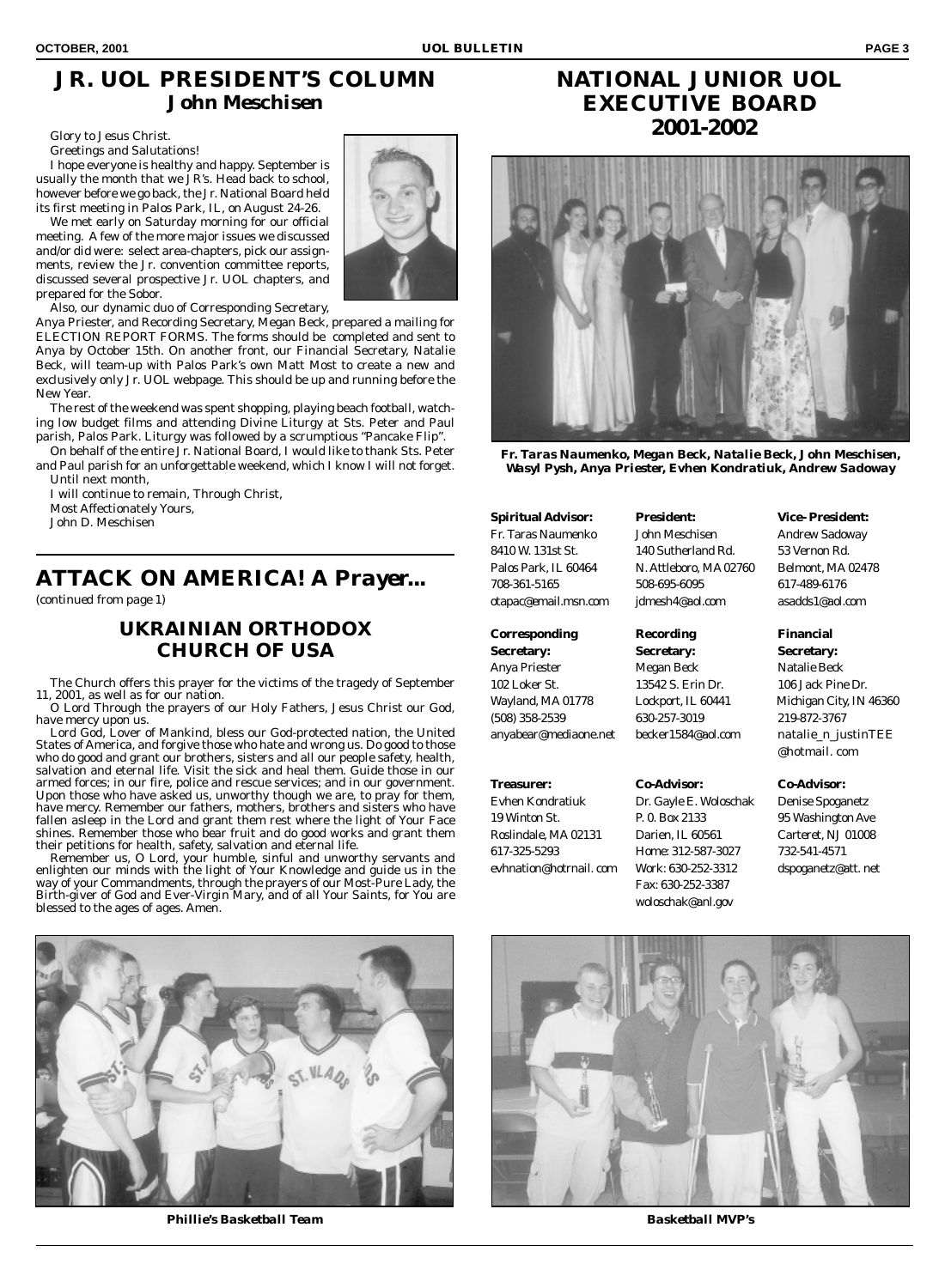### **L.S.S.K. SCHOLARSHIPS - 2001**

Laryssa was elected to the National Executive Board of the Senior UOL at this convention and will serve as Corresponding Secretary for the ensuing year. She will return to the University of Massachusetts –Amherst in September to begin her junior year.

**Katherine Ann Tulley** is a member of the St. John's Junior UOL Chapter in Johnson City, New York. She has served as president and vice president of her local chapter. Her activities include participating in the church dance group, being a church reader and being an active participant in her community's Orthodox youth group. Her Senior Advisor writes, "(Katie) is dedicated and participates in every aspect of church life as a true Orthodox Christian."

In high school, Katie was treasurer of her graduating class, a member of the National Honor Society and graduated with honors. She's an accomplished musician, participating in both the marching band and symphony. Her advisor writes "Katie is an outstanding school citizen. She had strong leadership skills and uses them with diplomacy and respect. She is most thoughtful and caring and considers others in her plans.  $\ldots$ 

Katie will attend Hartwick College.

**David Misko**, of the Assumption of the Virgin Mary UOL Chapter in Northampton, Pennsylvania, has served as president, vice-president, treasurer, and reporter of his local Junior Chapter. He was an altar server and was the head altar server for two years. His Spiritual Advisor writes "David has been a constant and reliable participant in the life of the Church. He has shown good ability as a leader of our small Junior Chapter." His Senior Advisor writes "David is a very thoughtful and compassionate person. He showed excellent leadership in keeping the chapter's functions on track. . . . Several of the projects completed would not have been, if David hadn't pulled everyone together."

David recently completed his freshman year at Embry-Riddle Aeronautical University where is majoring in Aeronautical Science. In high school, he received two letters in golf, and was active in PEACE, LEO and served as a Guidance Aid.

David will be returning to Embry-Riddle Aeronautical University in the Fall to begin his sophomore year.

**Jason Thomas Senedak** of Saints Peter and Paul Junior Chapter of Youngstown, Ohio has served as president of his local Junior Chapter for the last three years and was previously vice-president. He is an active choir member, church reader, and is an avid church school student as well as a church school teacher. He is a regular participant at Teenage Conference. He volunteers for various church functions such as cleaning of the votive candles and helping the parish caterers. He served as Chairman of his Chapter's Annual Junior UOL Lock-in. His Senior Advisor writes, "Jason is a fine young leader of our church and our Junior UOL . . . he exemplifies Christian values and morals. (Jason) is a very kind considerate and compassionate young man in this sometimes troubled world." His Spiritual Advisor writes, " Jason is a dedicated, hard-working and cheerful member of this parish community. At this young age, he already provides a worthy example of a life in Christ as an Orthodox. . . . his leadership abilities, and love of the Holy Orthodox Faith have made a great difference in the overall improvement, enthusiasm, and productivity of this chapter."

In high school, he was in the Key Club, Concert Choir, Latin Club, Drama Club and participated in Basketball and Outdoor Track. He lettered in Concert Choir and has received many awards in singing competitions.

Jason will attend Youngstown State University to pursue a degree in Education.

The Ukrainian Orthodox League and the LSSK Scholarship Committee would like to congratulate this year's recipients and wish them much success in their future endeavors.

Donations to support the LSSK Scholarship may be forwarded to:

Daria A. Pishko 64 Coleman Avenue Chatham, NJ 07928-2278. Phone: (973) 635-8124

### *L.S.S.K. Scholarship Applications*

Scholarship applications for the 2002 will be available in March 2002 or may be downloaded from the UOL page of www.uocofusa.org website. Competed applications are due May 31, 2002. All former Junior UOL members entering into or enrolled in continuing education beyond high school graduation are encouraged to apply.

**Blessed are those who mourn for they shall be comforted.**

# **54TH CONVENTION HIGHLIGHTS**



*"Waiting for the Boat" Greg Misko (Bucknell University), Laryssa Sadoway (University of Massachusettes/Amherst, David Paunesku (University of Chicago)*

# **FIRST U.O.L. TALENT SHOW**



*Jim Sawchuk (aka David Letterman)*



*1st Place Winners*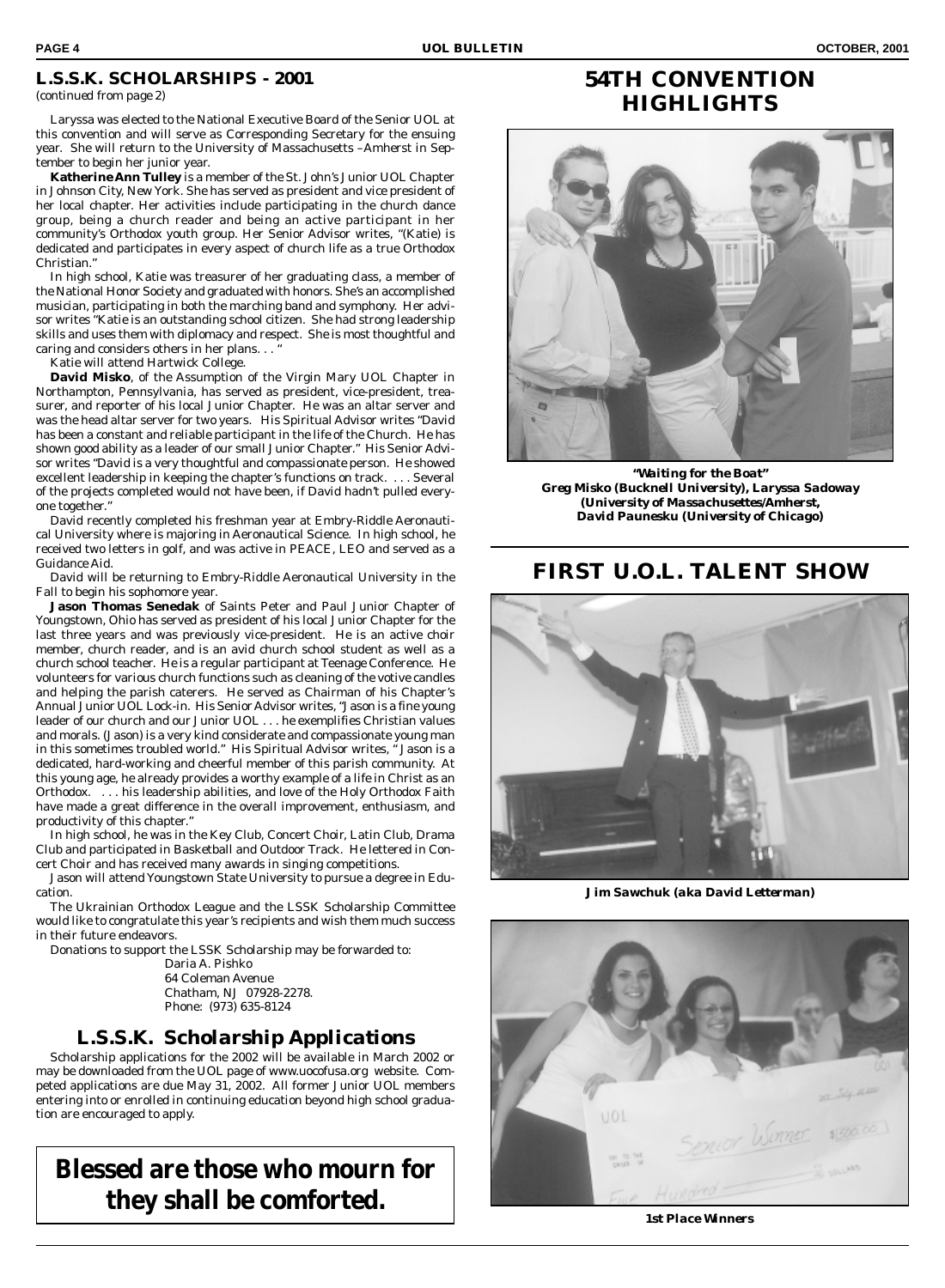

*Jr. UOL Board Basketball Team*

### **CARNEGIE SR. UOL NEWS**

Our delegates to the exciting Philadelphia Convention included Fr. Stephen Repa, Pat Dorning and Elizabeth Mitchell, as well as UOL Executive Board members Dr. Stephen Sivulich and Natalie Kapeluck. Attending as guests were Cindy Haluszczak, Mr. and Mrs. William Haluszczak and sons, and Mr. and Mrs. Bohdan Hryshchyshyn. Chapter members are already excited about the 55th Convention being held in Boston next year.

Chapter President Michael Sally has returned from South America as a missionary with the OCMC building a seminary and doing missionary work in Curitiba.

We congratulate Bohdan Hryshchshyn upon receiving the Distinguished National Service Award for 2001 at the Convention and wish him many, many years to continue his good work with the League and the Church.

Stephen Haluszczak, staff member and Community Director at the Pittsburgh Council for International Visitors traveled to Ukraine with a delegation of ten professionals from various fields in the Pittsburgh Community. Their ten-day visit to Donetsk, Pittsburgh's sister city, was spent in a training program relative to their individual professions. Included in the group was Ukrainian Attorney, Michael Dawida, and a journalist from the Pittsburgh Tribune Review. Stephen spent an additional ten days visiting friends in Kyiv.

Elizabeth Mitchell, Chapter Reporter

# **LSSK DONATIONS FROM 54TH ANNUAL CONVENTION**

- \$200 Mr. & Mrs. William Kuzbyt, Lake Hiawatha, NJ
- \$100 Holy Ascension Senior UOL Chapter, Clifton, NJ
- \$100 Mrs. Stephanie Mehler, Demerest, NJ
- \$50 Mr. & Mrs. Jerry Burgan, Clifton, NJ
- \$25 Richard Jendras, Bayonne, NJ
- \$20 Mr. & Mrs. Nicholas Chichik, Clifton, NJ
- \$20 Mr. & Mrs. John Piropato, Franklin Lake, NJ
- \$10 Mrs. Marion Jendras, Bayonne, NJ
- \$10 Mr. Gary Markovich, Clifton, NJ
- \$10 Mrs. Stella Bauer, Saddle Brook, NJ
- \$55 Mrs. Eugenia Arson, Passaic, NJ, in memory of Frank Bauer, John Chimel and the mother of Mrs. Michael Heretz and the mother of Jerry Burgan
- \$50 Mr. & Mrs. William Kuzbyt, Lake Hiawatha, NJ, in memory of John Chimel
- \$25 Mr. & Mrs. William Kuzbyt, Lake Hiawatha, NJ, in memory of Frank Bauer
- \$25 Mr. & Mrs. William Kuzbyt, Lake Hiawatha, NJ, in memory of the mother of Jerry Burgan
- \$25 Richard Jendras, Bayonne, NJ, in honor of William Kuzbyt's 75th Birthday
- \$25 Mrs. Marion Jendras, Bayonne, NJ, in honor of William Kuzbyt's 75th Birthday
- \$50 Mrs. Stepanie Mehler, Demerest, NJ, in honor of William Kuzbyt's 75th Birthday
- \$25 Helen & Mary Chimel, Hillsdale, NJ, in honor of William Kuzbyt's 75th Birthday

### **THE NATIONAL FLAG OF UKRAINE** *Elizabeth Mitchell, Staff Writer*

The flag of Ukraine has not always been blue and yellow as we know it today (also referred to as azure blue and gold). Because Ukraine suffered a history of oppression, foreign governments in power ruled on the shape and the colors. The Ukrainian national flag has a history beginning with the Princely Era in the 13th century. There were many variations of flags and colors used in the historical periods beginning with the Hetman State and found in the Lviv Chronicle of the 17th century. Along with blue, often in combination with yellow, the favorite colors of the Kozak State crimson and red were used.

The heraldic conception of national colors that had been passed down from ancient times had been lost. Instead, blue was justified as being the color of the sky and yellow the color of wheat.

A controversy then arose between the advocates of the yellow/blue and those of the blue/yellow. A resolution on June 27, 1917 of the Ukrainian National Council stated that until the emblems were defined, the blue and yellow would be the colors of the Ukrainian National flag.

Following World War I, the Ukrainian National Rada on March 22, 1918 adopted the blue and yellow flag as the Ukrainian National State Flag. Finally, a resolution of the Ukrainian National Rada (in exile) of June 27, 1949 ruled that the state flag of the Ukrainian National Republic would consist of two equal stripes—blue on the top and yellow on the bottom.

"When Ukraine declared independence from the USSR on August 24, 1991, the MP's celebrated the event by carrying a huge blue and yellow flag through the hall of Parliament." (Ukrainian Weekly, 1996)

A proud moment for Ukrainians occurred in February, 1994 when our national flag was televised around the world proclaiming Oksana Baiul a gold medal winner in figure skating at the Winter Olympics held in Lillihammer, Norway.

As we celebrate the 10th anniversary of Ukraine's independence, let us remember those who gave their lives so that today the blue and yellow flies over a free and independent Ukraine.

Sources: UKRAINE: A CONCISE ENCYCLOPEDIA -

"The State and National Flag of Ukraine."

Internet: FLAGS OF THE WORLD: Ukraine: "History of the Flag": UKRAINE: "Provincial Litigation"

# **NATIONAL SENIOR UOL EXECUTIVE BOARD**



*(1st Row: Fr. John Nakonachny, Daria Pishko, Helen Greenleaf, Jonathan Patronik; 2nd Rod: Kathryn Bailly, Laryssa Sadoway, Melanie Nakonachny, Dr. Gayle Woloschak, Denise Spoganetz*

*"Today we say to those who master-minded this cruel plot, and to those who carried it out, that the spirit of this nation will not be defeated by their twisted and diabolical schemes." (New York Times: Rev. Billy Graham)*

### **GOD BLESS AMERICA**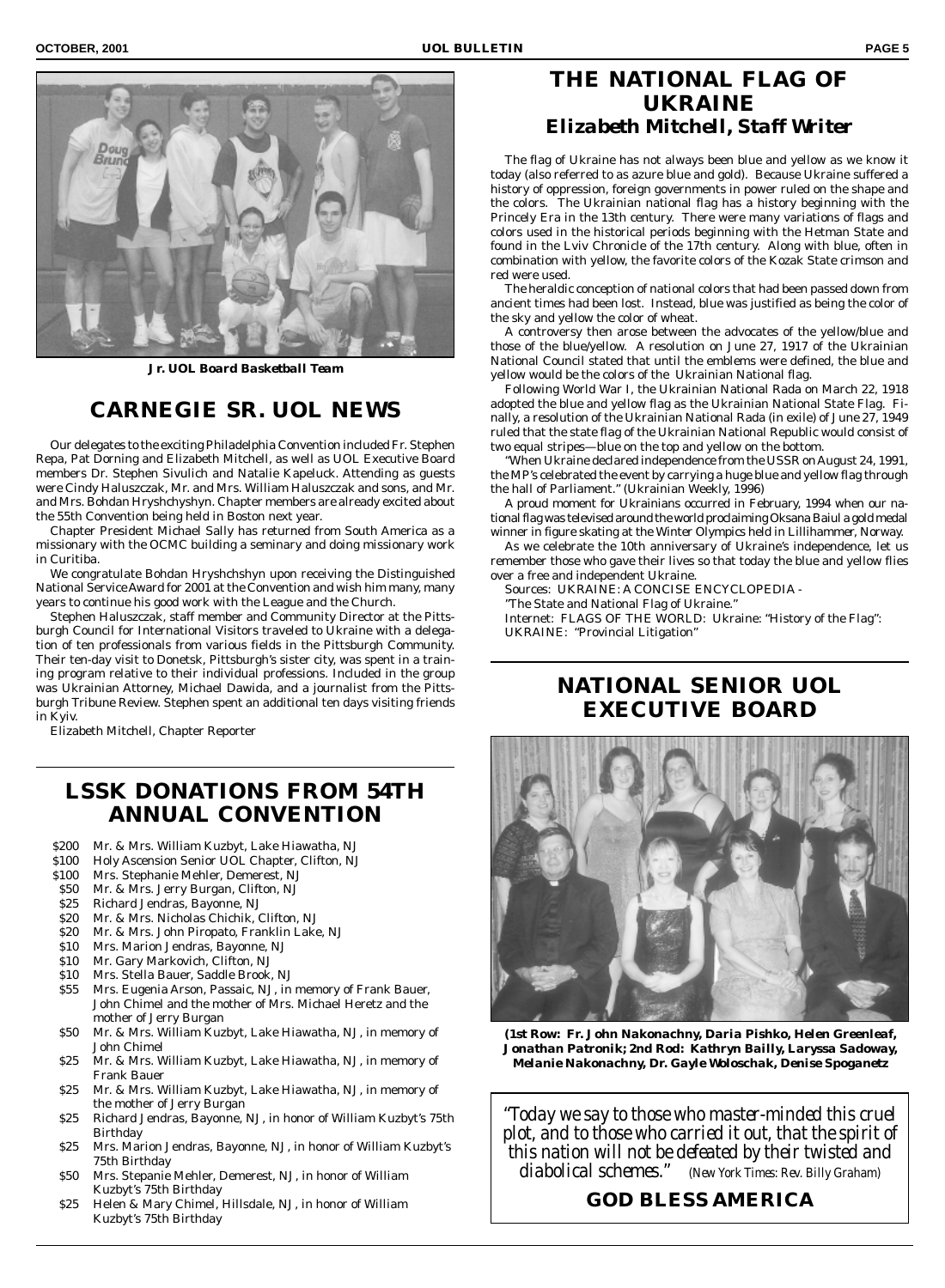# **MISSIONS TRIP TO SOUTH AMERICA** *Reflections by Mike Sally*

### **ORTHODOX CHRISTIAN MISSION CENTER (OCMC) BRAZIL MISSION TEAM**

When we gathered at St. Basil's Academy in Garrison, NY, we all had individual expectations about the trip. We were told that the most of the time would be working on the construction of the seminary in the city of Curitiba in Southern Brazil. Hearing about mission trips to other countries, we supposed hearing about past missions experiences, would quell our fears about the forth- coming trip. I tried not to expect too much, or too little. I only knew that I wanted to be the best Orthodox Christian I could be in order to be a good example to those we would meet in Brazil.

However, we learned very early in the trip that even our most general expectations would not necessarily come true. We were told during our orientation at St. Bazil's Academy that the construction of the seminary was ahead of schedule and that we would not be doing much work on it. That ruffled us a bit! Now, we asked, what will we do? One member of our group, Jimmy Nakos, who had been to Albania for a mission trip in the past, told us not to worry about what we would be doing. Or job was to go and do whatever Bishop Jeremiah would tell us to do because that is what the people and the church in Brazil need.

One question we were told to keep in mind while on this mission trip was: "What is God teaching us?" This question came up frequently, especially during the first week, when we traveling throughout Curitiba site seeing and



*The OCMC Brazil Mission Team*

touring the seminary. In answer to a question about our helping with the construction of the seminary, Bishop Jeremiah said: "No, no, no, the building will get finished, but you are here to enjoy Brazil and relax."

Well, what is Got teaching me?, I asked. I wrote in my journal: "Patience, understanding, and possibly He is giving us a rest for everything we will have to do later in the trip." I didn't know at that time how right I was.

At this point, we perceived that there had to be more to the mission work "thing" than manual labor. The Bishop had a plan that needed to be followed in order for us to accomplish his plans for the mission team.

At the end of the first week, we met with the members of St. Michael's Ukrainian Orthodox Church in the small community of Palmital which is located about a five-hour drive in the rolling hills west of Curitiba. Since most of our mission team members were between the ages of 18 to 30, we were able to quickly make a special bond with the youth of the churches. In Palmital we played a game of soccer in a nearby field that was inhabited by a cow (that played defense for us), some chickens and a very large pig. Later that day we helped clean up the local cemetery by picking up garbage and pulling weeds.

But something seemed to be missing. Even though we had gotten our way. That is, we got our hands dirty pulling weeds and now we had pictures to show to those at home that our trip to Brazil was worth it. But we still felt that we needed to focus more on the long-term benefits of our presence here. While most of us were cleaning the cemetery, Zen Kozy, the wise man of our team, was speaking to the elders of the church about their lives and the lives of their fathers, brothers and cousins before them, reviving the Ukrainian language within their community and, I believe, having a much more lasting effect on the Brazilians. This was the example that we needed to follow. By the next week the weeds would grow back, but the words spoken by Zen will, I am confident, find their way to the very souls of the Brazilians.

[Next Issue: WEEK 2 - OCMC Brazil Mission Trip]

# **RELIGION: QUESTIONS AND ANSWERS** *By Fr. John W. Harvey*

**Q. As long as I can remember, there have always been flowers on our altar. Holiday times like Christmas and Pascha, with banks of Easter lilies and poinsettias, it sometimes seemed that the Priest was in the middle of a jungle. Now we can only have flowers on pedestal stands BEHIND the altar. Don't take me for being combative, I can take change, but please give me the reasoning behind this, please.**

A. Many of our churches had massive altars, some even with shelves piled up at the back. Let's face it, much of this comes from the hazy Greek Catholic roots in our past and does not properly express our theology. The altar is where the Liturgy takes place and the focus is supposed to be on the Eucharistic vessels that are there . All extraneous matter, which includes books, flowers or whatever is to be kept off this place where the consecration of the gifts takes place. The antimension, Gospel Book, communion cloth and spoon and the hand cross as well as candles are usually found on the altar along with the tabernacle for the reserved sacrament for the sick.

Anything else besides what is actually used for the Liturgy amounts to clutter and takes attention away from the all important action taking place. Flowers on stands behind may embellish and point out a season, like Christmas, but they are not competing for attention as when they are on the altar itself.

### **Q. A young man recently asked me: "If I look at just a little bit of pornography on the Internet every day, do you think it will become a problem?"**

**A.** The insidious working of pornography on a male mind can be devastating. The easy availability of such "stuff" on the Internet, and the relative privacy in which such "stuff" can be viewed is a trap that swallows the spiritually unwary. Curiosity, if fed with pornography, spurs on to more and an everincreasing appetite quickly becomes established, often ending in obsessions. This little taste of forbidden fruits skews normal sexual interest and expectations in marriage. There are so many tricks the mind plays to justify such viewing that a good many people have so suppressed their consciences that they see nothing sinful in this. Deliberately stirring up lustful thoughts and encouraging erotic fantasies is playing into Satan's hand. The spurious idea that this is an educational tool is self-delusion that can be soul destroying.

If you are viewing such material more than once, you already have a definite problem.

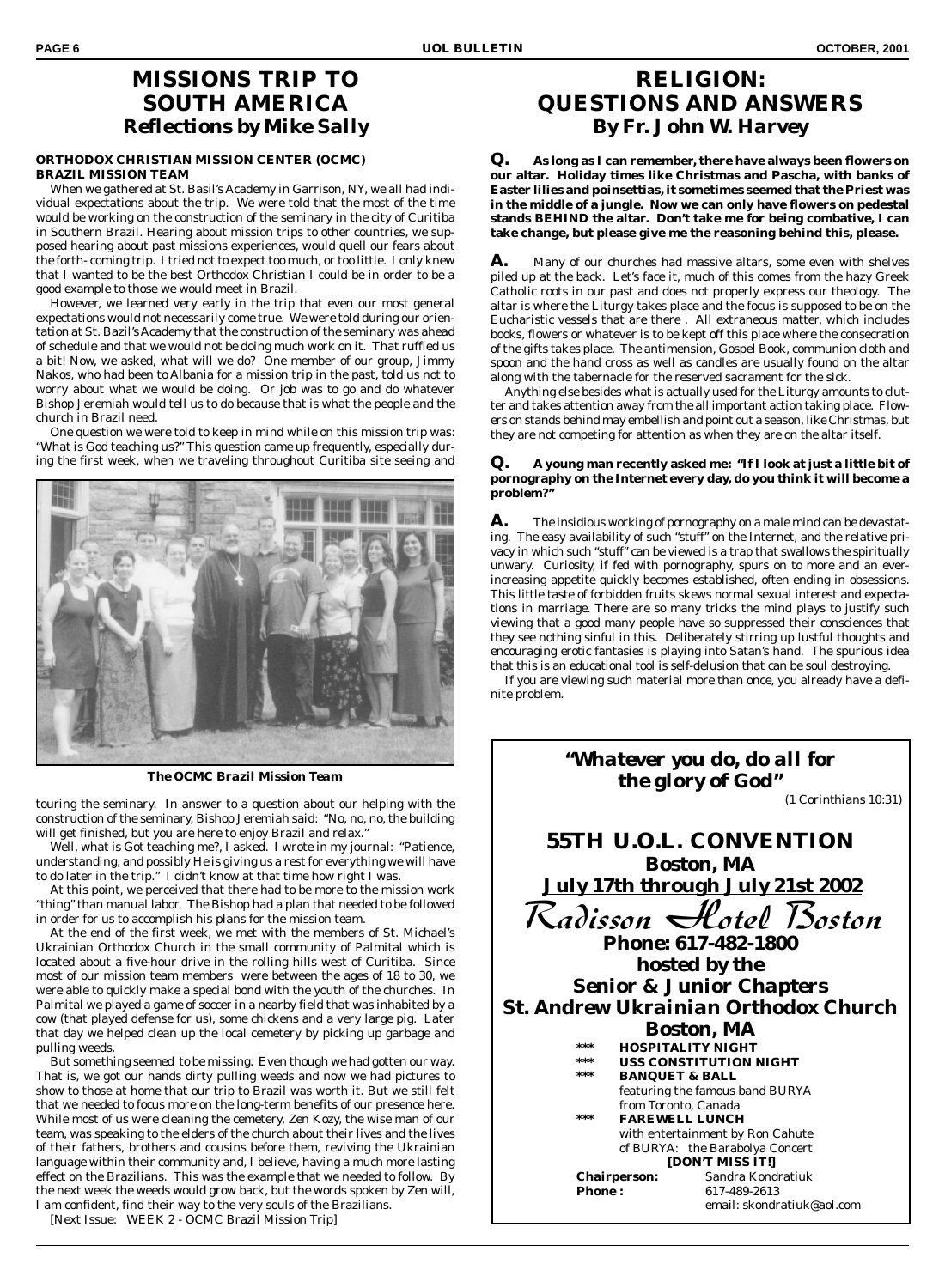The UOL Essay Contest attracted 209 entries from 22 parishes. Judges for the contest included: Donna LaCocca, River Forest, IL; Betty Gula, Princeton, NJ; and Steffie Tybor, Somerset, NJ.

### **ESSAY CONTEST WINNERS:**

GRADE 5 – **CHRISTINE WACHNOWSKY**, Sts. Peter & Paul Church, Carnegie, PA

"I think Thanksgiving Day is a day to give thanks to the Lord for what He gave to us and what He has done for us. The pilgrims gave thanks for making it to Plymouth Rock, for making it through the long winter, and for having the Indians help in learning how to survive off the land.

We give thanks for having our families, friends, the world in which we live in, the food that we have to eat and God's love for us. That is why I think we celebrate Thanksgiving Day.

GRADE 5 – **PATRICK SCANNELL** –St. John's Church,Johnson City, NY. "Thanksgiving Day is about being thankful for all of the blessings that God has given you. It also makes you realize how much God helped the Pilgrims by getting them to America safely, helping them make friends with the Indians, and helping them survive the winter. It is a day where God wants you to be with your family and spend time with them. On Thanksgiving, you should remember how much God has done for you."

### GRADE 6 – **JULIA NARY**, St. Andrew's Church, Boston, MA.

"When I think of my favorite holiday, Thanksgiving always comes to mind. We all enjoy the juicy turkey and tasty stuffing, but deep down we all favor getting together with our friends and family, and sharing what we have been thankful for this past year.

Thanksgiving is a time where we all thank God for putting us on this earth and granting us a great life. We also thank Him for keeping us healthy and letting us have family and friends to accompany us. These reasons are the true meaning of Thanksgiving, and that is why we all enjoy it."

GRADE 6 – **MARK MESCHISEN** – St. Michael Church,Woonsocket, RI. "I think Thanksgiving Day is about giving thanks to the Lord, our God, for all the blessings he gives us. I also think that everyday can be Thanksgiving Day. We should give thanks to the Lord everyday of the year, not just one day a year.

We also, don't have to wait for a special holiday to give thanks to the Lord. We should do it every day in our daily prayers."Giving thanks always for all things to God the Father in the name of our Lord Jesus Christ." (Ephesians 5:20)

GRADE 6 – **OKSANA MAHLAY** – St. Vladimir's Church, Parma, OH. "What do you think of Thanksgiving Day is all about?

Thanksgiving is a time for giving thanks to God. We follow the example set by the Pilgrims on that first Thanksgiving Day, when they gave thanks to God for all that they had gotten. We should give thanks to God for everything that we had received. Once a year to get together as a family, both religious and related family to thank God that we are together and for the blessings we received through the year."

### GRADE 8 – **TAISA PRIESTER** – St. Andrew's Church, Boston, MA.

"Love each other," Jesus said. This seems so simple and easy, yet it can be one of the most difficult struggles of life. When Jesus said this, He did not mean love only those who love you. He meant love equally your family, your friends, and even your enemies—everyone means every human. It is not easy to love every one, love is complicated. However, life isn't easy and you must stretch and try to accomplish Jesus' words, no matter how hard they may be.

Love is never easy, but you must not give up. Love makes people happy, so by loving everyone, you add joy to everyone's lives. It is not easy to love those who lie, those who kill, those who steal, yet as Jesus said, we must "love each other."

## **Attack on America – Terrorist Tragedy**

Submit names of individuals who were directly involved in the Attack on America....for publication in the November Issue of the UOL BULLETIN. Editor, UOL BULLETIN, 206 Christopher Cir., Pittsburgh, PA 15205; Email: sivulich@pitt.edu

# **ANNUAL MEMBERSHIP DRIVE 2001**

You are invited to become a member! Your membership will help support the UOL mission and UOL projects. Please support your local chapter in compiling their roster for the coming year. If you do not have a local chapter, then please submit the following information today:

# **UOL MEMBERSHIP APPLICATION**

Please find enclosed my membership application and annual dues.

 $\Box$  I am applying for membership as a member-at-large\_\_\_\_\_\_\_\_\_\_\_\_\_\_\_\_\_\_\_\_\_\_ *\$40.00*

*I swear that I am a member of the Ukrainian Orthodox Church of the USA and do not live within the geographical area of a UOL Chapter. I agree to be governed by the UOL's Constitution and policies, and support all efforts toward the achievement of the League's purposes and goals.*

 $\Box$  I am applying for membership in the local parish chapter of\_\_\_\_\_\_\_\_\_\_\_\_\_\_\_\_\_\_\_\_\_\_\_

\_\_\_\_\_\_\_\_\_\_\_\_\_\_\_\_\_\_\_\_\_\_\_\_\_\_\_\_\_\_\_\_\_\_\_\_\_\_ *\$20.00*

 $\Box$  I am interested in information on starting a chapter at my parish.

Name: \_\_\_\_\_\_\_\_\_\_\_\_\_\_\_\_\_\_\_\_\_\_\_\_\_\_\_\_\_\_\_\_\_\_\_\_\_\_\_\_\_\_\_\_\_\_\_

Address: \_\_\_\_\_\_\_\_\_\_\_\_\_\_\_\_\_\_\_\_\_\_\_\_\_\_\_\_\_\_\_\_\_\_\_\_\_\_\_\_\_\_\_\_\_

Phone: \_\_\_\_\_\_\_\_\_\_\_\_\_\_\_\_\_\_\_\_\_\_\_\_\_\_\_\_\_\_\_\_\_\_\_\_\_\_\_\_\_\_\_\_\_\_\_

Email: \_\_\_\_\_\_\_\_\_\_\_\_\_\_\_\_\_\_\_\_\_\_\_\_\_\_\_\_\_\_\_\_\_\_\_\_\_\_\_\_\_\_\_\_\_\_\_

Please send the above information and your check made payable to UOL to:

> Kathryn Bailly 6350 Stumph Rd., Suite 315A Parma Hts., OH 44130

### FELLOWSHIP FAITH FUN



*Parma/W-PA Basketball Team*